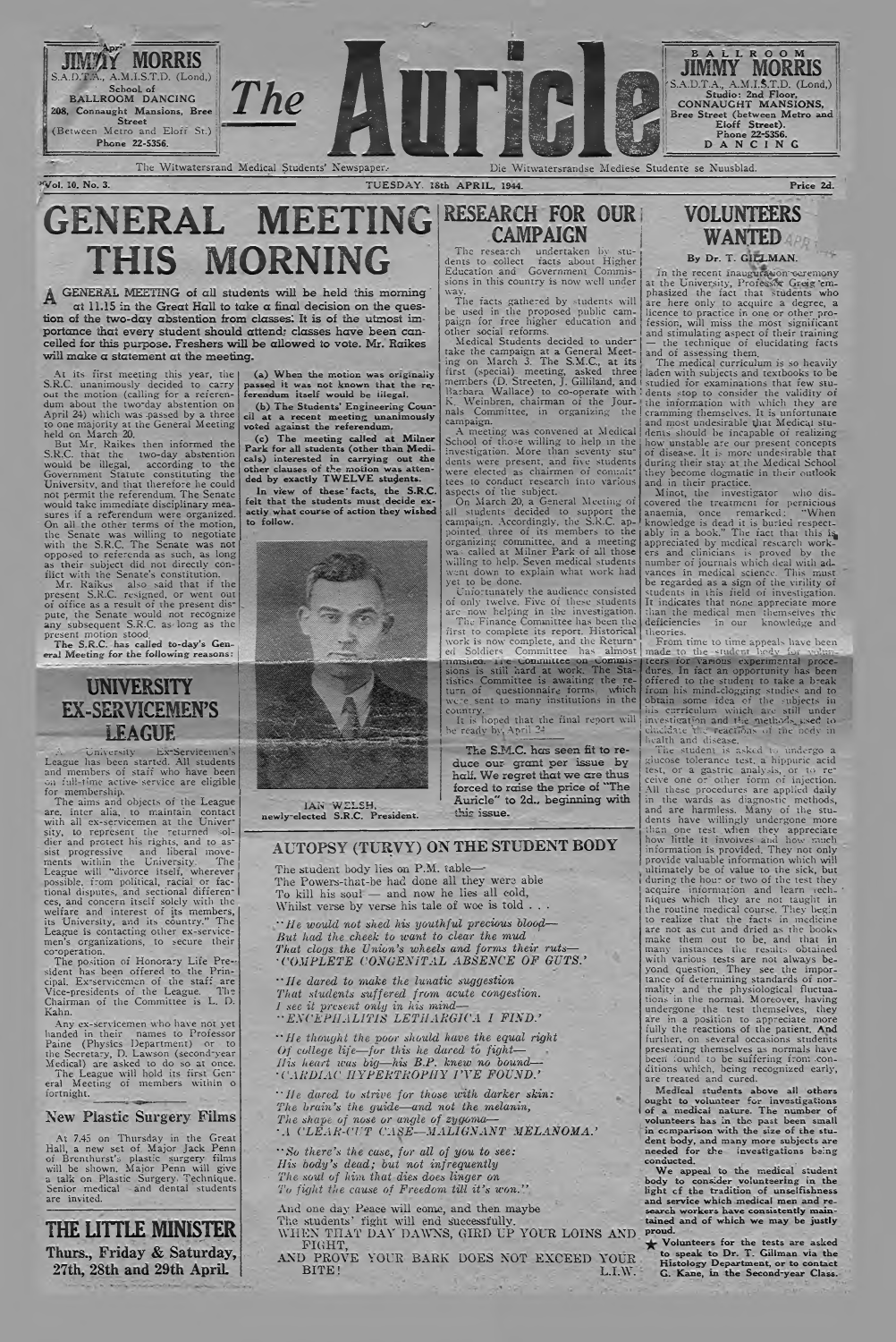**i**

 $\overline{\phantom{a}}$ 

| The Auricle                                                                                                                                             | Auricle<br>目正            |  |
|---------------------------------------------------------------------------------------------------------------------------------------------------------|--------------------------|--|
| Volume <sub>X.</sub>                                                                                                                                    | No. 3. Deel X.<br>No. 3. |  |
| Newspaper of the Medical Students Nuushlad van die Mediese Studente<br>of the University of the Witwaters- van die Universiteit van die Witwa-<br>rand  | tersrand.                |  |
| Published at the Students' Medical Ultgegee by die Mediese Studente-<br>Council Office, Esselen Street, raad Kantocr te Esselenstraat.<br>Johannesburg. | Johannesburg.            |  |

#### **THE TWO DAYS**

What should we do now? Go on with the referendum, or hold a two-day abstention without a referendum, or drop the referendum and the abstention ?

If we ask the S.K.C. to go ahead with the referendum or the abstention, we must give them our full support. Of the abstention, Mr. Kaikcs has explicitly stated that "students taking part, whether as organisers or In actual abstention, would almost certainly be suspended for at least a year and might be dismissed from the University." And there is no sense in going on with the referendum unless we are prepared to abstain from classes. If the majority decision is in favour of an abstention, or we stage an immediate abstention, some students at any rate may be suspended. And we must be prepared to .share all the conse-quences which may befall these students as a result of our decision.

That is, we must be prepared to stay away from University if any students are suspended, and not to come back till they arc reinstated. In other words .we must be willing to take part in a #stay-out strike of indefinite duration. If we were willing to do this, we would have nothing to fear. If the S.K.C. were sure of the support of the Student Body, they could fearlessly go<br>ahead with any action the students

asked them to take. But the Student Body is a corpse. • And an invertebrate corpse at that.

It is not prepared to support its leaders. It does not keep its pledges. It is **contract the manufacture** of the extension *cannot he* successful.

The students of this University can not stage a successful stay-out strike. When such a strike was suggested at the last General Meeting, it was rejected. And at that time the object was am aeahstic one — the attainment of free higher education and other social reforms-; whereas now the object would be the more selfish (though also important) one of maintaining

student rights at the University. **If the students could embark on a successful strike, they should do so. But the strike should he aimed not at the University, but at the Govern**ment. But the very reason for our<br>adoption of the two-day abstention **was that we knew that we could not stage a successful strike. And we have even less chance now, with the idealistic motive removed — less chance of** public support, and less chance of suc-**SEAL** 

It we are sincerely and primarily interested in our campaign for free higher education and other social reforms, then we gain nothing from fighting the University. On the contrary, we lose much.

Mr, Kaikcs has said, and will probably tell us again this morning, that he is as eager as us to make the campaign a success, and is willing to help us obtain facts and material that would be otherwise beyond our reach. Moreover, our campaign will have infinitely<br>m*fire* chance of success if it is backed by the University. For one thing, we will bp able to get publicity more easi-ly, and we will be more assured of public sympathy.

We suggest that the referendum and abstention be dropped, and wc go ahead with our campaign, with the help of the authorities. If this help does materialize, we can always still resort to strike action.

#### **THE S.R.C.**

It is impossible to justify the S.R.C.'s action in calling a General Meeting to re-considcr a decision already made by the student body. But it is easy to understand it, and \*evcn to excuse it. The S.K.C. is in the unenviable position of having to carry out "unconstitutional" instructions, when they know that the student body will not support them in an emergency. They called this meeting in order that the students might either re-affirm their

Aupport, or change their instructions.<br>We must not lose our S.R.C. While we deplore certain undemocratic<br>trends-which have become visible in trends which have become visible in these Finiting has affeatly been<br>it, we must not pass a motion of no little but to no effect — these creaconfidence in it, and we must not let j lures being adept at it themselves. it resign. **just a constitution** and **New Constitution** 

Without our S.K.C., we will have no ! Our new Constitution has been in recognised leaders. The students of the opperation for over eight months, and University as a whole will have no any faults must surely have becom-University as a whole will have no official representatives to take organized action. The S.R.C. must carry on.

#### **W AT IS 'N S.V.R.?**

Die gebeurtenisse van die afgelopc *'■*t. ' paar maande het studentesake geheeltiggame aan die Universiteit soos die  $\text{E}{\text{G}}$ aan die Universiteit soos die S.V.R. en S.M.R. hou nog gereelde vergderings, maar nog hulle nog ons weer wanneer hulle besluite van klaat liggame aan die Universiteit soos die! class – there is a – student. Dr. J.<br>S.V.R. en S.M.R. hou nog gereelde T\*\*ss\*g, who is the oldest tull-time vergaderings, maar nog hulle nog ons student irr this University, and probweet wanneer hulle besluite van krag ably .the oldest full-time student at kan wees. Dit wil blyk asof bitter wei- , any University ? 'He has practised as wees soos sake nou staan. M.a.w. dit is bloot kinderagtigheid om voort te gaan met cnige vorm van studentcadministrasie totdat ons presses weet wat die kragte van bogenoemde wetgewende liggame is.

Een uitweg staan ons voor die dcur. Die owerhede moet" gevra word om<br>onomwonde te konstateer wat die konf stitusionelc posisie van die S.V.R. is. Die aangewese persoon om so 'n berig te lewer is natuuriik Mnr. Kaikcs. Siudentc kan dan op die saak ingaan en heshiit of hulle tevrede is met die kragte toegeken aan hulle verteenwoordigers. Sovcr ons Rennis strek, is It is die toestand van sake op die oomblik<br> **cion** ongeveer dus. Die S.V.R.

guns van die Scnaat. M.a.w. solank die S.V.R. tevrede is om die sin van die Scnaat uit le vocr net solank kan dit staande bly as "n administratiewe instrument van die Scnaat. Hierdic toestand van sake is bewcrksfellig op die voigende wysc: Volgens \yet mag die S.V.R. niks docn in teenstryding. met die konstitusie van die Scnaat nie. Wat die Scnaat ook al mag beshiit is wettig volgens hierdie konstitusie. Die S.V.R. vertolk dus nie die studente nie. maar die Senaat. In werklikheid is die S.V.R. niks as 'n aanhangsel van die Scnaat om toesig te hou oor sekere geriewe aan die Universiteir. Ons kan nie glo nie dat die Prinsipaal daar-mce toegedien is dat studente burgerregte aan die Universiteitstaat ontse word nie. Ons verstaan dat sake allecn herstcl kan word dcur die Volksraad. As dit wel die geval is, doen ons 'n beroep op die owerhede om saam met ons op hierdic saak in te gaan en, as nodig, weigewing daartoc deur die Volksraad-te kry. Die huidige toestand is weldra ondraaglik vir beide studente cn amptenarc van die Universiteit.

Tensy ons samestelling op holder cn bevredigende wysc vasgele kan word sal ons bly oorhocks le en ons Alma Mater ewige skadc berokken.

## **DIE EKSAMENSTELSEL**

Die haifjaarlikse eksamens begin al sterk skaduwees gooL En na hulle kom die eindeksamen . . . Elke jaar word diesclfdc tragedie oorgespcel. Vir 'n paar bitter wcke word meganiesc feite haastig ingeprop en onverteerd uitgestort in die eksamenpapicr.\_ Die beste geheue wen die spcl, afgesien van en: ge ' werklike mediesc bevoegdheid. Weer sal groepies angsbevange studente saamdrom om die uitstalborde, hulle hcle loopbaan op die spcL Jaar na jaar doen hierdic skouspel horn wredcr vir ons voor die OOg. Ons kan nic glo dat die owerhede cnige bchae daarin skep nie of dat dit enig-ins goeie doel dien nie. Ons eksamenstelsel is 'n uitgelcefdc oorblyfsd uit 'n wrede ecu. Die enigstc rede v'r sv voortbestaan is omda: ons of te lui of tc dom is om ieis beter> tc ontwerp. Hier le vir die studentcliggaam 'n nuttige taak voor die hand.. Ons sou vcorstcl dat 'n uitgebreide ondcrwvsstaf aan die Mediesc Skool met per\* soonlike kennis \_/an elke student 'n eerste stap in hierdie rigting sal wees.

### **New Zoological Species**

Have you met the pilfergeist. Medical School's own special brand of poltergeist or gremlin? Unlike the pol-tergeist however, who "announces his presence by raps or other sounds" (definition : Oxford die.) this species works in silence, not announcing his presence<br>all all but leaving evidences of it by<br>the disappearance of any and every pilierable article.<br>Anyone knowing any good extermi-

We must not lose our S.R.C. While nating agent is asked to communicate<br>Indeplore certain undemocratic it to the usual authorities with all<br>ends which have become visible in speed. "Flitting" has already been

apparent now. The present S.M.C. realizes that this constitution is a plastic one and that changes will probably have to he made. Any students having suggestions for improvements are suggestions for improvements are<br>asked to get in touch with the S.M.C.

enal in die war gebring. Wetgewende Did you know that in the Fifth Year nig van sulke besluite van krag kan an ophthalmic surgeon tor 55 years and is 7.1 years old.

> **Ex-Student Servicemen and Fees** We have heard much of what the University authorities, the leading lights of the-student body, and the public, think about , the " fees question." Here is another point of view an extract from a letter by an exstudent Naval man. "There are many of us now in the services, who expect and intend to return to the University to study for those careers for which wc arc fighting. Many of us have to pay our own way through the courses and it will be doubly difficult after the war . . . Why then should the fees be increased to increase our bur-<br>denoteill *increase*... - We do not askfor favours, but we do expect **and"** will demand and get *lairplay* and justice. Maybe the idea behind the increase in fees is to forcibly expel all but the wealthiest from the University. If that is the case, I think the authorities should be asked to meditate for gust-a few minutes on at the those

men and women who have left to fight their battles as much as their own.

*~Tle -Q iitlcle* **Hears** ..

THAT Arnold Klopper is to be congratulated on nis marriage. THAT the vacation proved to be a

- pleasant break. THAT SI medicals graduated at the
- last Graduation Ceremonv. THAT Dr. B. J. P. Becker received his M.D. degree. ''
- THAT others who got the M.D. degree were Drs. McLeish and Sluis-Cremcr.
- THAT Dr. Girdwood got his M, Ch. THAT four students got the degree of Bachelor of Science in Physiotherapy, and two the Diploma.
- $THAT$  the official opening of the Nursery School marked a milestone
- *in* the path of the Occupational Therapy Society. THAT students wish it ail the success
- that it so richly deserves. THAT it is officially rumoured that the Nursery School is being film-
- ed by "The African Mirror." THAT there must be many budding'
- stars among the children. THAT the 4th and 3rd Year Ball was enjoyed by all.
- THAT'prizes awarded during the ball for 3rd year. 1043 were: Pathology: A. J. Brink and D. Streeten; best student: A. J. Brink. Well done!
- THAT Dr. Lopis is leaving us. THAT the second years are having a
- nerve-wrecking time. THAT students heartily support the decision to hold this year's Rag in<br>aid of Alexandra, Fordsburg and
- Occupational Therapy. THAT we all congratulate Sam Holman on having grabbed four prizes at - Grad.

So far as I know, no intimation has been given that the fees will be decreased after the war. Are we then i expected to make this extra contribution, besides years of our lives, to the war effort?"

**A ppeal for M edical Literature**

In a letter which has reached us  $b\lambda$ very devious routes, a member of the' K.A.F. in India asks for an address to which he can write for Medical books saying "as an ex-Mcdical student. I find it very difficult to keep in touch with this 'fast moving' profession . . . and correspondence with Medical friends would be most welcome." Any students able and willing to comply with the above requests are asked to go to the S.M.C. Office for our Air Force friend's address.

#### **Compromise**

STEP-TALK

Sixty-nine students and "Die Transvaler" recently asked the authorities to dismiss Wilson Conco, an African demonstrator in histology. The demonstrators in the Anatomy Department promptly decided (unanimously) that a demonstrator should be free to demonstrate to whomever wanted his services, and the great majority of them agreed to resign if this principle was violated. The outcome is that Conco has been officially appointed  $\mu$ demonstrator to Non-Europeans, but he may unofficially demonstrate, if her is willing, to anybody who asks him for help.

#### **Firms Stay Put**

The fourth-year medical firms are not changing over this year. The reason for this new departure is the feeling, expressed by some chiefs and many students, that the dislocation caused by a change-over is undesirable while students are Teaming the fundamentals of medicine. The new scheme has made one half of the present fourth-year class as pleased as Punch, while the other half are loudly voicing their disgust.

**R E A D E R S' FO R U M W e regret that this feature has been squeezed out of this issue.**

**M E D IC A L SCHOOL P LA YE R S**

— present — W-BARRIE'S

**T H E LITTLE MINISTER\*** Produced by

**D A V ID CO LD BLATT**

 $-$  in the  $-$ 

**GREAT HALL,**  $-$  on  $-$ 

**Thurs., Friday & Saturday, 27th, 28th and 29th April.**

**Tickets: 5/6, 3/6 and 2/6.**

Proceeds to'Alexandra Health Centre and University Clinic. Tickets obtainable from Mrs. Leslie, and S.M.C. Office.

**New Eugene Tea Room** Cor KOTZE & KLEIN STREETS

• Quick Service, Cleanliness, & Civility Always assured. Grills a Speciality.

Under personal supervision of-A. TYROPOLIS, Proprietor.

**All Successful Students BUY THEIR** MEDICAL

BOOKS **FR O M**

**MIKE KRUGER' AND WILSON (PTY.), LTD. DARRAGH HOUSE, PLEIN STREET** (Opposite Old Church)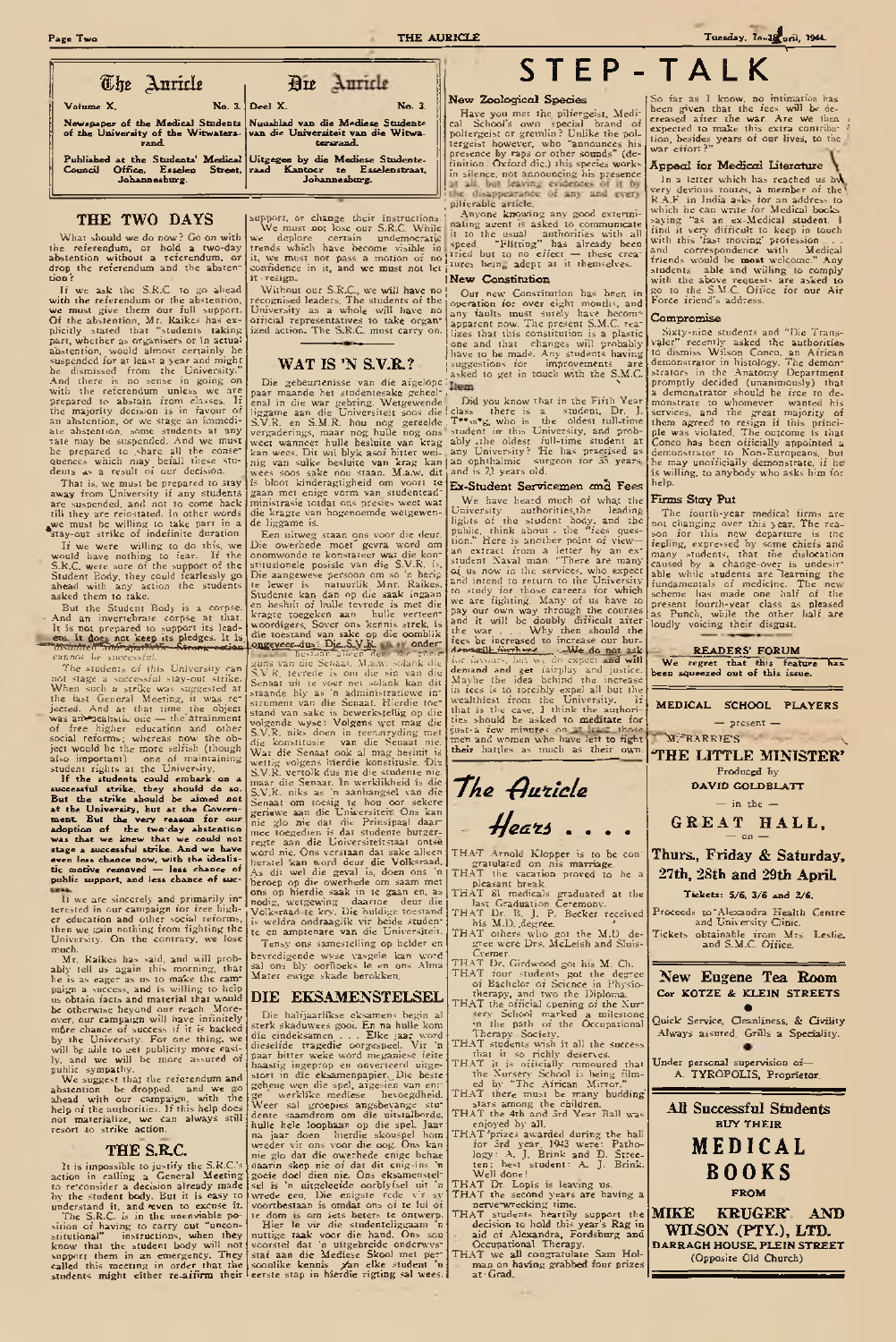# **ON WORK AND PLAY HOW TO WORK**

A few obvious features about learning which, like so many other obvious things, are consistently ignored.

l. whou can't learn if you are not inte ested. If you are sitting down with Tok in front of you and you cannot 'interested in what you are reading, './w ould he much better not to be adme at all.

2. Learning a subject is like fitting jigsaw puzzle together. Your first iob is to collect the pieces — that you do by learning the "facts" of the subject. Your next job is to fit the pieces together until you can sec the ivhole pictu-c clearly. That you do by understanding how all the facts are related. When all your facts fit tojetber you have a dear picture of the mbject" Then, and not until then, have rou learned the subject.

3. It is easy to forget an isolated :act. in fact it is very hard to remem- >er an isolated fact. But when once rou have seen how the fact fits into :hc general picture you arc not likely

:o forget it. 4 Most students concentrate on facts and indeed they succeed in learning stupendous numbers of miscellaneous >its of information. But they do not worry to work out how all these bits >f information hang together. It is as f they finish up at the University with several thousand bits belonging to several dozen different 'jigsaw puzzles ill mixed up together.

3. You can't measure work by the lumber of pages o f a book that you iavc read. When you are in good form rou will read a page once and underhand it for all time: when you arc in rad form you will read the page a lozen times and still not understand it. . 6. You can't measure work in time. Tea minutes good work is worth ten ours bad work. Everybody knows this<br>aut in spite of this everybody goes on hinking of work in terms of time. If mybody asks you how much work you lid last night you will probably autonatically tel! him how many hours rou spent with books in front of you. 7. Everybody who has done any leaching 'nows that you do not really understand a subject until you arc able to teach that subject. Therefore, when you have learned part of a subject it is a good thing to sit down without books and. talking to yourself, .give-yourself a lecture on that part of the subject.

You -should regard the-examing Tion as a boxer regards a prize fight. - or as an actor regards a first night. ' You should try to train yourself so as to be in the pink of condition on. the crucial day. The way to do that is certainly not to c-am as many "hours" of work and as many " pages" of work as ! possible into the last few days before - the examination. **Dr. T. W . OSBO RN.**

#### **HOW TO STUDY**

Charles Lamb wrote an essay "On Getting Up On a Cold Morning", and now 1 have been asked to contribute an article on "How to Study". These two subjects fo-m the major problems

in most students' lives. Let us observe' Timothy Dolittle. a Medical Student in his third, fourth or fifth year of study. He. strange to say. has a conscience which periodically becomes active. He feels he must study, and it is a painful sensation. He consults his social time-table, and much to his disgust finds that Thursday night is free. He then and there decides that if nothing turns up on Thursday he will make a night of it.<br>Thu-sdav night arrives and after much fluttering round he settles himself uncomfortably over a book. He read f and sighs and reads. Distracting thoughts flit through his active brain. Time passes and lie notes that he has read thirty pages including the pictures and :eels it is time to retire. He i; markedv puzzled the next day to find, much the disgust of his lecturer and him-;clf. that what he laboriously read the light before has made absolutely no mpression on h:s mind. But he conoles himself with a firm resolution to vork af'er the July vacation. He feels nuch -elieved and so time passes. Our Fimothy - enjoys - a very - pleasant<br>nonth's vacation and arrives back at vork. It takes him just two weeks to eeover. and then he really settles down o absorb all he can. And one must idmire him for it. The examinations<br>ire drawing near.' By October he has

In a letter published in "The Auricle" of February 25, a **reader asked us for an article, written** by someone competent," on how the medical stu**dent should plan and spend his** time. We promised to feature a **symposium on the suhject-**

**W e intended to print the symposium in this issue. But unfortunately, as the result of a series of m ishaps and other circumstances beyond our control, we are now able to print only the first halt- the second half will follow in our next issue.**

lost his appetite. His colla- is loose. He is suffering from lack of sleep. He feels he can never make it. He falls into depressions and despairs. He<br>cannot concentrate. Benzidrine, cold cannot concentrate. Benzidrine. cold compresses and cocoa have no effect. Life is definitely not worth living. But still he lives. Eventually the day of days arrives and Dolittle. now a moral and physical wreck, undertakes the o-dcal he dreads so much. Then fate steps in and sometimes she is kind.  $\pm$ 

Mr. Rara Avis, on the other hand, decides early how to apportion his activities. Recreation, social service to his University, and study, each have their allotted times. The study part examination, but information that will be of lasting service to him for the whold of his professional life. He approaches the task with a clear conception of its magnitude and co-de-<br>cides on systematization, concentration and repetition. He knows his mind must be fresh, his belly -casonablv full and his body warm atid comfortable. **Systematization involves a de-**

tailed. generally one-year, plan of<br><del>car as taxikit</del> why a nid schooling<br>oneself to perform the allotted amount of work regularly accord**ing to a definite time-table. Eventually this becomes mere habit.**

Concentration implies that when **the allotted task is completed the student really knows his subject., can argue about it and. the best** test of all. can explain it in every<br>clay terms to his landlady's daugh**ter. .**

**Repetition, if concentration ha\*** , been perfect, should involve the<br>brushing up of details only.

*•fa* **A tired mind can never function efficiently. Sleep and sufficient sleep is most essential.**

**Tasks pleasant or unpleasant, should always be done to tbe best** of one's ability with a firm deter**mination to orercome the difficulties that mav arise.**

#### **STUDENTS AND TEACHERS**

The education of the young is a very complex task, and where it has to be combined with learning the Craft of medicine, the results arc often disas- I absorbing trous. Our Medical School need harbour no pride on this point.

There is a sort of doctor who evolves on the Rand, possessed of terrific confidence in his medical powers, and a fear, amounting often to contempt, of anything outside the medical sphere. Not that this can be avoided by making him study more widely, because he not so much out of touch with other people's doings, as out of sympathy with them. One cannot get understanding by tbfc sam6 method as one gets gold in a gold rush. In a mining town.

this is not generally realized;<br>- Unfortunately, the trouble does not end here. The teacher of influence who now appears, finds students who arc as prepared to accept his stirring heresies as they are the received heresies of any text-book. While this continues, the Medical School, though it may possibly dazzle at times, can never achieve that high level of quality which commands respect. Certainly, the mere adjustment of the curriculum and students-wo-kang/day will not end the problem. The best thing for the present and

The'future TS'to bfinjr the student -into

with more minds of stature. whereby he may get some of the quiet and cunning judgment of things in general, and of medicine incidentally, which is at present lacking. Possibly this will make him realize that the quiet he at present enjoys is due to cotton-wool in the ears. **GJiJF.**

### **WORK. LEISURE AND THE MEDICAL STUDENT**

In a recent issue of "The Auricle" a student, unquestionably voicing the thoughts of many of his fellows, -aised again the vexed question of what amounts of work and play are needed to make a balanced diet for the student.

**Contrary to the views so widely current outside the University, it is the** experience of the teacher that st<del>uden</del>ts **far more often err on the ride of too** much work than of too much play. Because of this experience, the student Makers of :<br>**is confronted with the paradox of printing teachers, myself included, urging them to confine their zest for study within f what sometimes appear absurdly narrow bounds.**

is serene and enjoyable because he can be seen by spent in study is easy<br>knows he is adding to his knowledge very limited. To pile long bours of<br>-knowledge useful not merely for the server is a fame of the *films* while Many students, a; wcil as other people. fail to realize that the Medical Student from the second to the sixth year has a very full working day—in most cases not far short of an eighthour day of strenuous mental and sometimes physical activity. Obviously the amount of additional time that can he usefully spent in study is really very limited. To pile long hours of immediate userul not merely for the simply to increase mental fatigue, while cutting down the time available for

I have frequently sta-tied students by asserting that two hours of evening study is a reasonable allowance, and three hours the absolute maximum that should be permitted. Far' more useful work can be done within this allowance of time, if rightly used, than in a far longer period of unintelligent swotting. By a right use of time II mean, what "Trotessor Dart nas ar wavs urged upon students, concentration upon the marshalling of the information gained or recalled during the day's work, testing its availability, recognizing and filling in gaps in one's knowledge.

- In work+ng-th a limited time schedule.-it-is-most important to set oneself a definite allotment of work to he carried out' within the time. The amount to be undertaken must be judged by experience: it should fully extend but not overtax one's powers of work. By this means time ceases to be an enemy and is converted into a friendly competitor.

**I have urged also that the student** should allow one evening in the week and **lead in the week**  $\vert$ **as a generous allowance o\* time fo: recreation during the week-end. The right use o f this leisure time, however,** involves as much j<del>udgment</del> as the use<br>of working hours. It is no use mere**ly refraining from study if the mind is still running in the same - groove. Recreation, therefore, must be in a form which completely absorbs the ac**tivity of the mind.

Everyone must find for himself the interests which will produce this complete break in the sequence of thought. It is well in this<br>connection to recall the opinion of that great physician and writer. Oliver. Wendell Holmes, that the student should have some occupation which

requires the use of his hands.<br>Although at this time of the year examinations appear comfortably far off. their approach is so insidious that it is perhaps not out of place to end with a special word of advice. In the f:na! fling of preparation, an increase in the allotment of work may be ne- $\int THE$   $HOUSE$   $FOR$ ... cessary. and will certainly enhance one's morale; but even then, it must<br>be kept within limits. Recreation and sleep are both, if possible, more essenat this period than at any other. There is much to be said for the planof a complete break' from study for at least one day. if possible for two or. three, 'before any important examina-

tion.-.;. , **Certainly the student who persists in swotting through the whole night before an examination, has only himself to Marne if the results do'not realize his expectations.**

**. Dr. L. H. WELLS.** 



LABORATORIES **(P T Y .), LTD .**

**C /o . Spring Street and Stephen Road. OPHIRTON, JOHANNESBURG.** 

ETHICAL PHARMACEUTICALS. DRUGS for Injection. ETHYL CHLORIDE for Anaesthesia.

Visits from Medical and Dental Students will be welcomed and can be arranged by telephoning our Agents:

**Keating:'s Pharmacy. Ltd.** Telephones 44-1455/6.